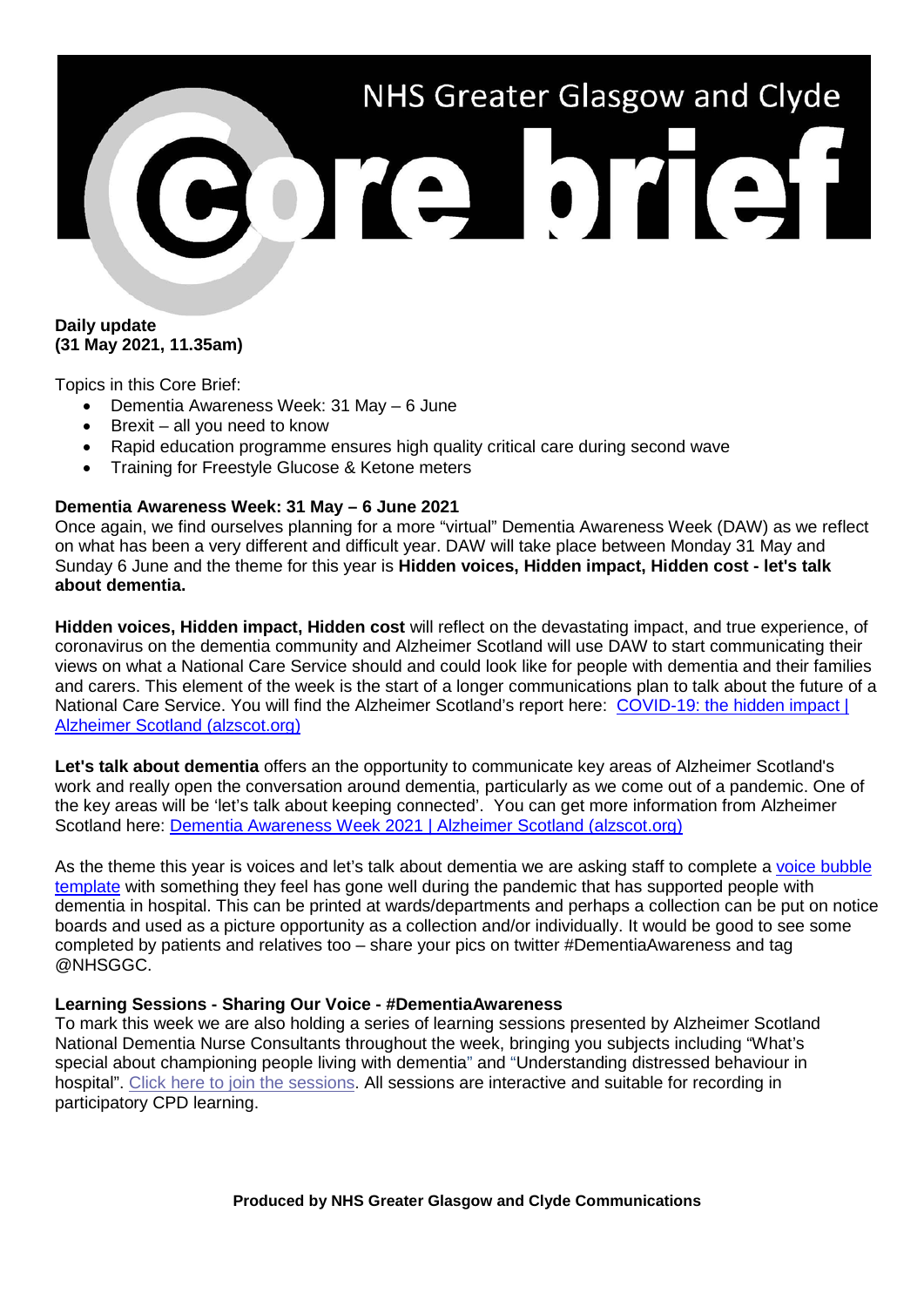# **Brexit – all you need to know**

In the last of our current messages on Brexit, we are providing information on other things which may have an impact if you are thinking about travelling out with the UK.

# **Passports**

You should have at least 6 months left on your UK passport, or you may not be able to travel. The new rules do not apply when travelling to Ireland. More information: [Check a passport for travel to Europe](https://www.gov.uk/check-a-passport-travel-europe)

# **Health/insurance**

Before you travel, make sure you have a valid European Health Insurance Card (EHIC) or UK Global Health Insurance Card (GHIC), or travel insurance with health cover. If you have an EHIC it will still be valid while it remains in date. Remember, travel insurance protects you for much more than healthcare, so it is always best to have cover before you leave. More information: [Check if you need a free Global Health Insurance](https://www.nhs.uk/using-the-nhs/healthcare-abroad/apply-for-a-free-uk-global-health-insurance-card-ghic/)  [Card \(GHIC\)](https://www.nhs.uk/using-the-nhs/healthcare-abroad/apply-for-a-free-uk-global-health-insurance-card-ghic/)

### **Your pet**

If your pet or assistance dog does not have the proper documents, you will not be able to take it with you. Contact your vet at least one month before travelling to make sure your pet or assistance dog is able to travel to the EU.

### **Mobile phones**

Check whether your mobile phone company has changed its mobile roaming charges before travelling to the EU. You may be charged for using your mobile device within the EU if your operator has reintroduced roaming charges. More information: Visit [Europe](https://www.gov.uk/visit-europe-1-january-2021)

# **Driving**

Check if you need an International Driving Permit before you drive in the EU. Put a GB sticker on the back of your vehicle if it's registered in the UK, even if your number plate already shows GB with a Euro symbol. More information: [Driving in the EU.](https://www.gov.uk/guidance/driving-in-the-eu)

## **Travel times**

Check for disruption to your journey before you travel between the UK and the EU – border checks may take longer. If you do not allow enough time, you could miss your flight, train or ferry. More information: [Visit](https://www.gov.uk/visit-europe-1-january-2021)  [Europe](https://www.gov.uk/visit-europe-1-january-2021)

For more information about travelling in Europe after Brexit, visit: [Visit Europe](https://www.gov.uk/visit-europe-1-january-2021)

If you have a query about Brexit, tell us and we'll do our best to answer it. Email: [NHSGGC.Brexit@ggc.scot.nhs.uk](mailto:NHSGGC.Brexit@ggc.scot.nhs.uk) , with the subject of your inquiry in the subject field (eg 'Foreign business trips' or 'Delivery delays').

For further information, visit: [NHSGGC: HR Connect](https://www.nhsggc.org.uk/working-with-us/hr-connect/brexit-information-for-managers-staff/) or Government: [www.gov.uk](file://xggc-fsrv-01/shares/Communications/Corporate%20Communications/Internal%20Comms/Briefs/2021/Core%20Brief/www.gov.uk%20) for health and wellbeing advice.

### **Rapid education programme ensures high-quality critical care during second wave**

A special training programme designed by theatre teams which helped prepare staff redeployed into critical care during the second wave has been made a permanent feature within NHSGGC pandemic planning. The programme, which was created by a team of perioperative charge nurses in response to the first wave, helped ensure those redeployed from other services during the second wave received the right support and training to ensure a smooth and rapid transition into critical care, which can pose a number of different technical and mental challenges for staff.

Upwards of 55 perioperative staff from QEUH, Gartnavel and New Victoria ACH completed the training before the second wave.